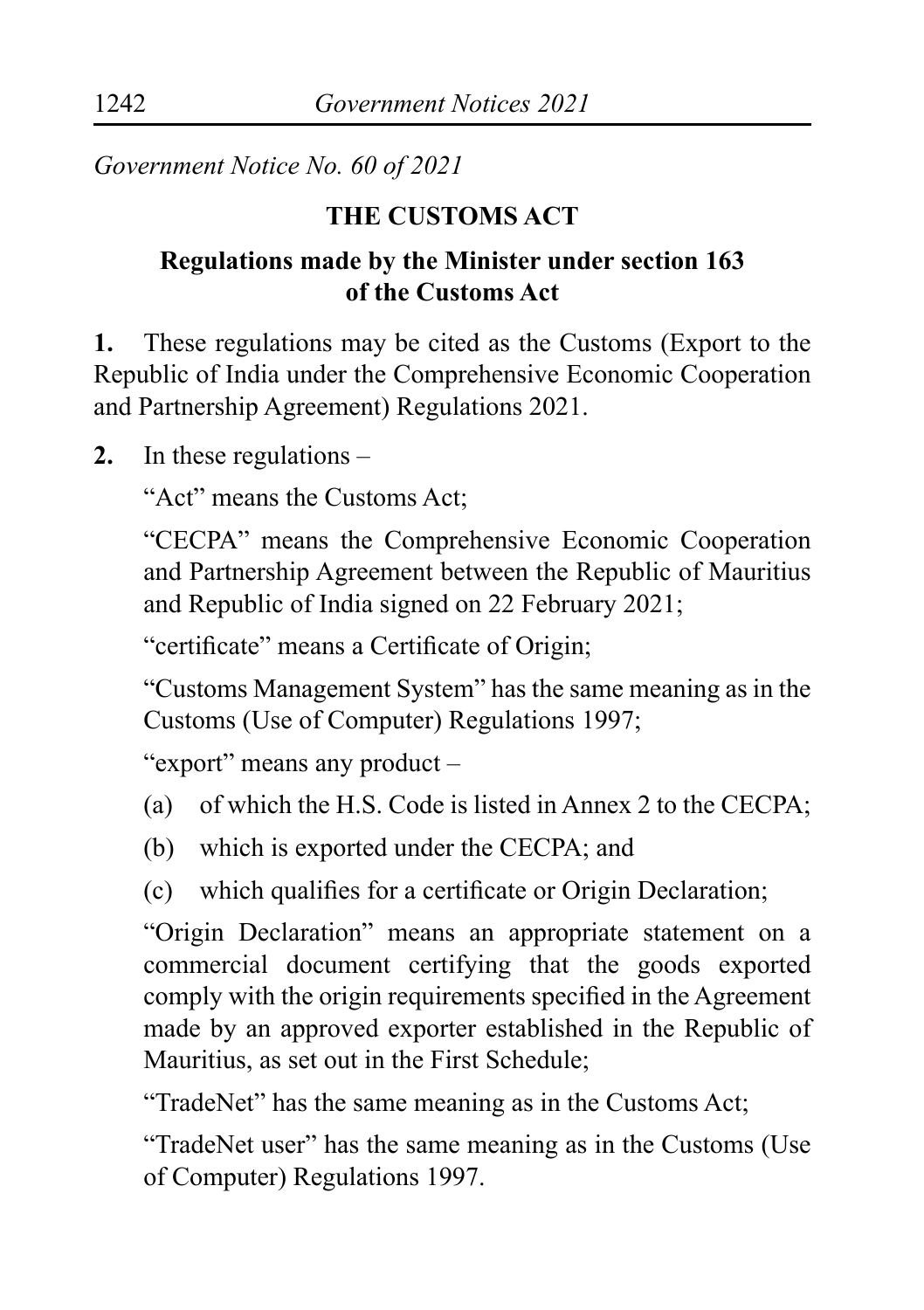**3.** No person, other than the Director-General, shall print or cause to be printed a certificate.

**4.** (1) Subject to regulation 8 and unless otherwise authorised by the Director-General, every TradeNet user shall, in respect of every export, make an application to the Director-General for a certificate as soon as the export is effected or ensured.

- (2) An application under paragraph  $(1)$  shall be
	- (a) made, electronically through the TradeNet, in the form set out in the Second Schedule;
	- (b) accompanied by a copy of the export invoice; and
	- (c) accompanied by such other document, evidence or sample as the Director-General may require.
- (3) The Director-General may grant or refuse an application.

(4) (a) Where the Director-General grants an application, he shall, through the Customs Management System, issue, subject to regulation 6, a certificate at the time the exportation is effected or ensured.

(b) A certificate shall be in the form set out in the Second Schedule.

(5) Where the Director-General refuses an application, he shall inform the applicant in writing.

(6) The entries and particulars recorded in the TradeNet in respect of the application and in the form of certificate submitted by a TradeNet user and in the Customs Management System in respect of the certificate issued by the Director-General shall be presumed, unless evidence to the contrary is adduced, to be correct.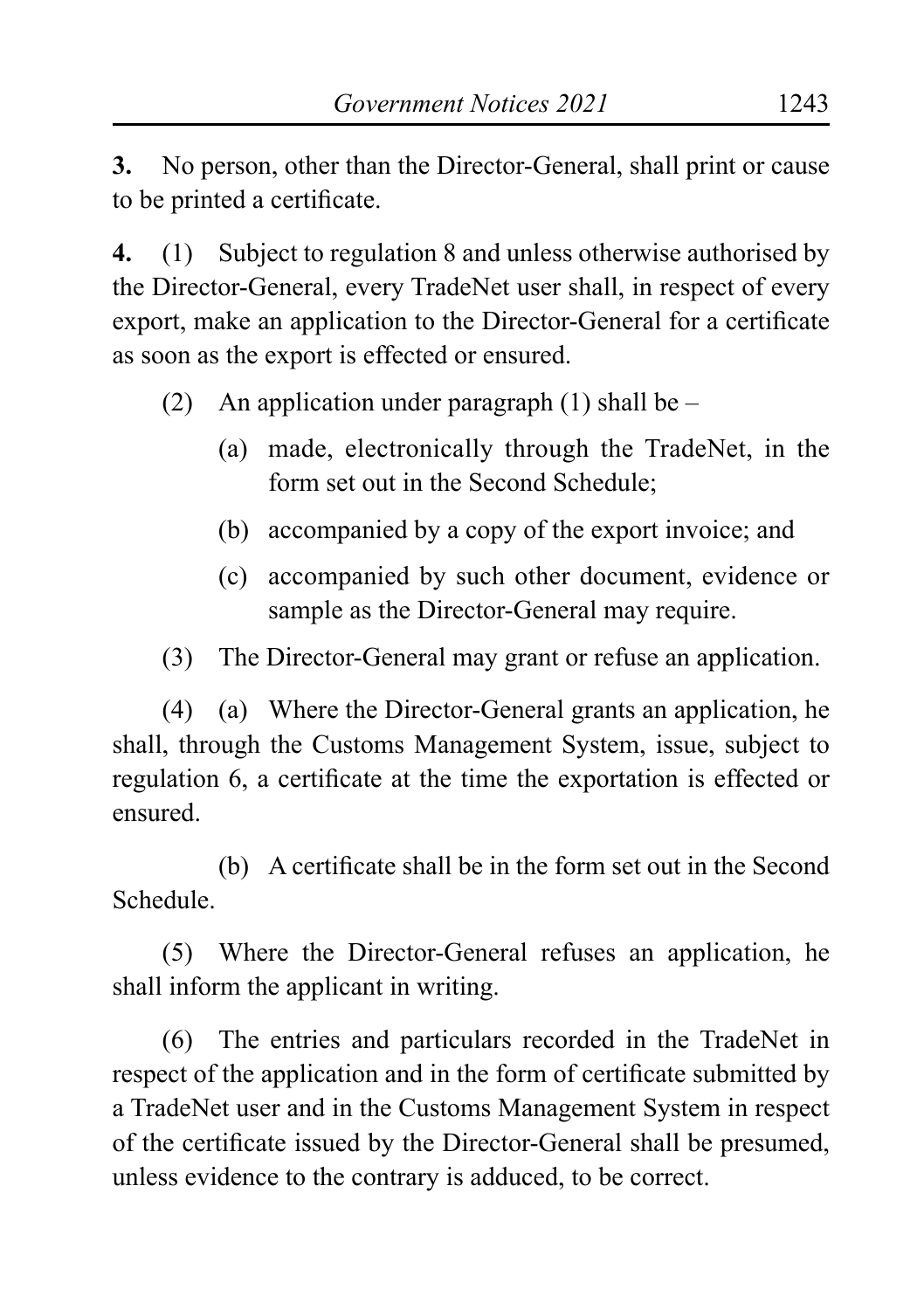**5.** No person, other than the Director-General, shall issue a certificate in respect of any export to the Republic of India.

**6.** A certificate may exceptionally be issued retrospectively after an export in accordance with paragraph 10 of Article 3.13 of Chapter 3 to the CECPA.

**7.** In cases of theft, loss or destruction of a certificate, the exporter may apply to the Director-General for a certified true copy of the original certificate and the Director-General shall issue a certified true copy of the original certificate in accordance with paragraph 11 of Article 3.13 of Chapter 3 to the CECPA.

**8.** (1) An approved exporter may export originating goods by completing an Origin Declaration on a commercial document.

(2) Where a person is authorised by the Director-General to be an approved exporter, the Director-General shall allocate to that approved exporter a Customs authorisation number which shall appear on the Origin Declaration.

- (3) Where the approved exporter
	- (a) no longer offers the guarantees or does not fulfill the conditions required;
	- (b) makes an incorrect use of the authorisation; or
	- (c) otherwise contravenes this regulation,

the Director-General may, without prejudice to any action he may take under the Act or any regulations made thereunder, at any time, withdraw the authorisation under this regulation.

- **9.** Any person who
	- (a) submits a document which is false, not genuine, incorrect or misleading in any material particular;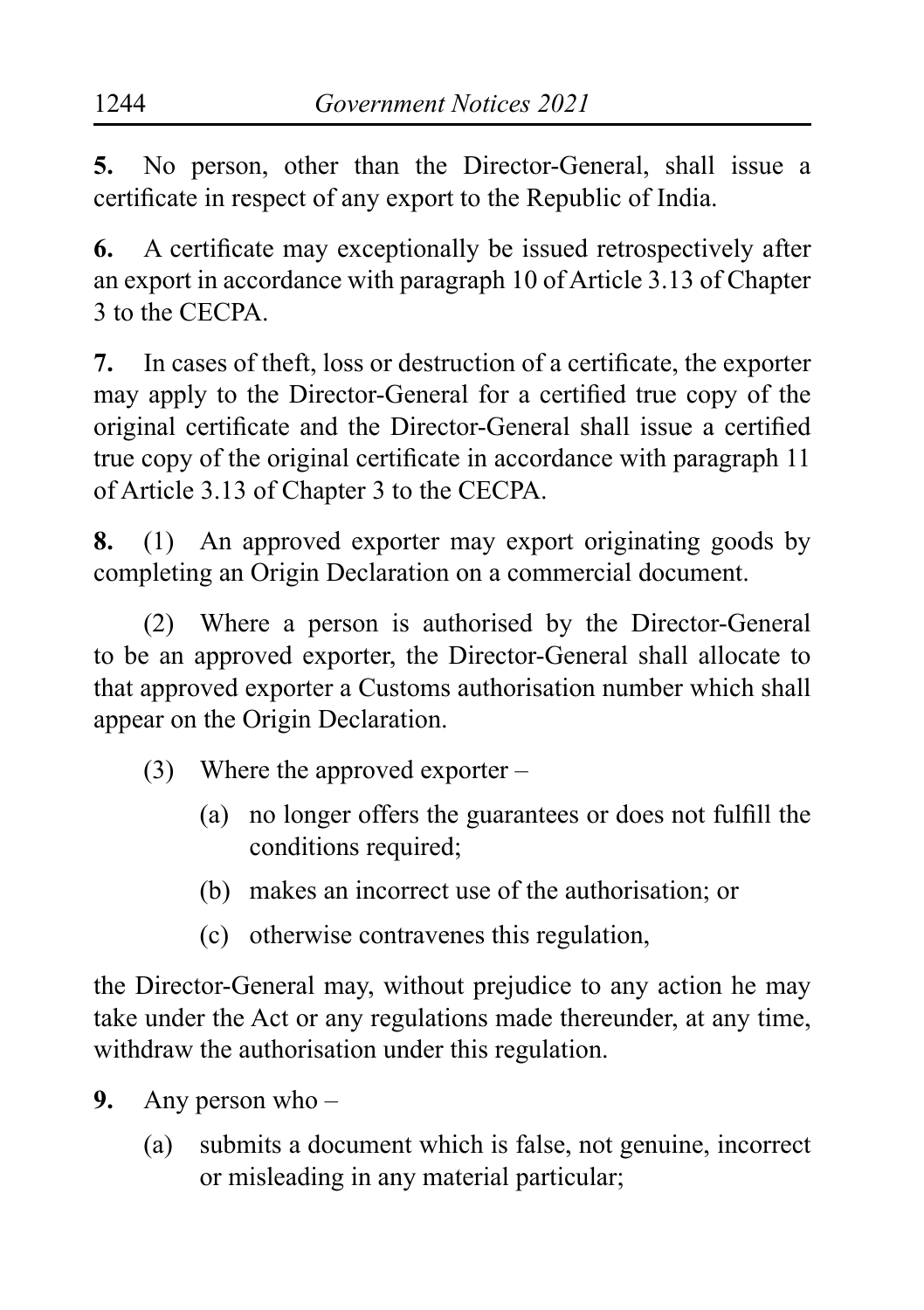- (b) provides, in any document, any information which is false or misleading in any material particular;
- (c) tampers with a certificate or Origin Declaration or causes a certificate or Origin Declaration to be tampered with;
- (d) prepares or presents a certificate or Origin Declaration that is not genuine; or
- (e) misuses the authorisation under regulation 8,

shall commit an offence and shall, on conviction, be liable to a fine not exceeding 200,000 rupees and to imprisonment for a term not exceeding 5 years.

**10.** These regulations shall come into operation on 1 April 2021.

Made by the Minister on 24 March 2021.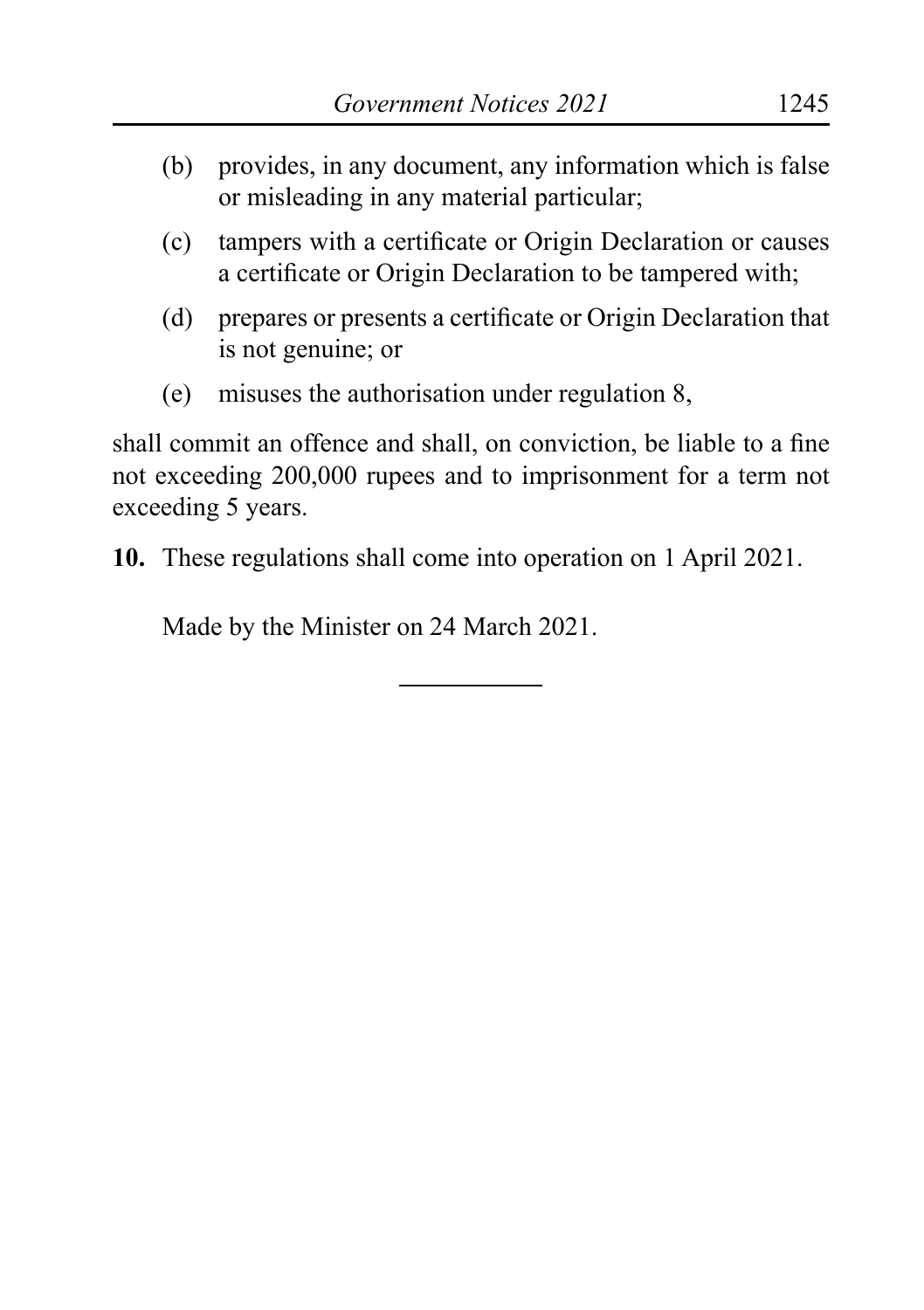#### **FIRST SCHEDULE** [Regulation 2]

#### **ORIGIN DECLARATON**

The self-certification of origin of an approved exporter shall bear the following wordings –

*"The exporter (name with authorisation number) of the product(s) covered by this commercial document declares that, except where otherwise clearly indicated, these products are of ... 1 \_\_\_\_\_\_\_\_ preferential origin according to the rules of origin under the India-Mauritius Trade Agreement and that the criteria met is \_\_\_\_\_\_\_2 with/without bilateral cumulation. The exporter of the product(s) accepts full responsibility for this origin declaration"*

<sup>1</sup> The country of origin must be indicated in this field i.e. "Indian" or "Mauritius"

<sup>2</sup> "WO" for wholly originating; "PSR" followed by the HS6 digit code of that product for product specific rules